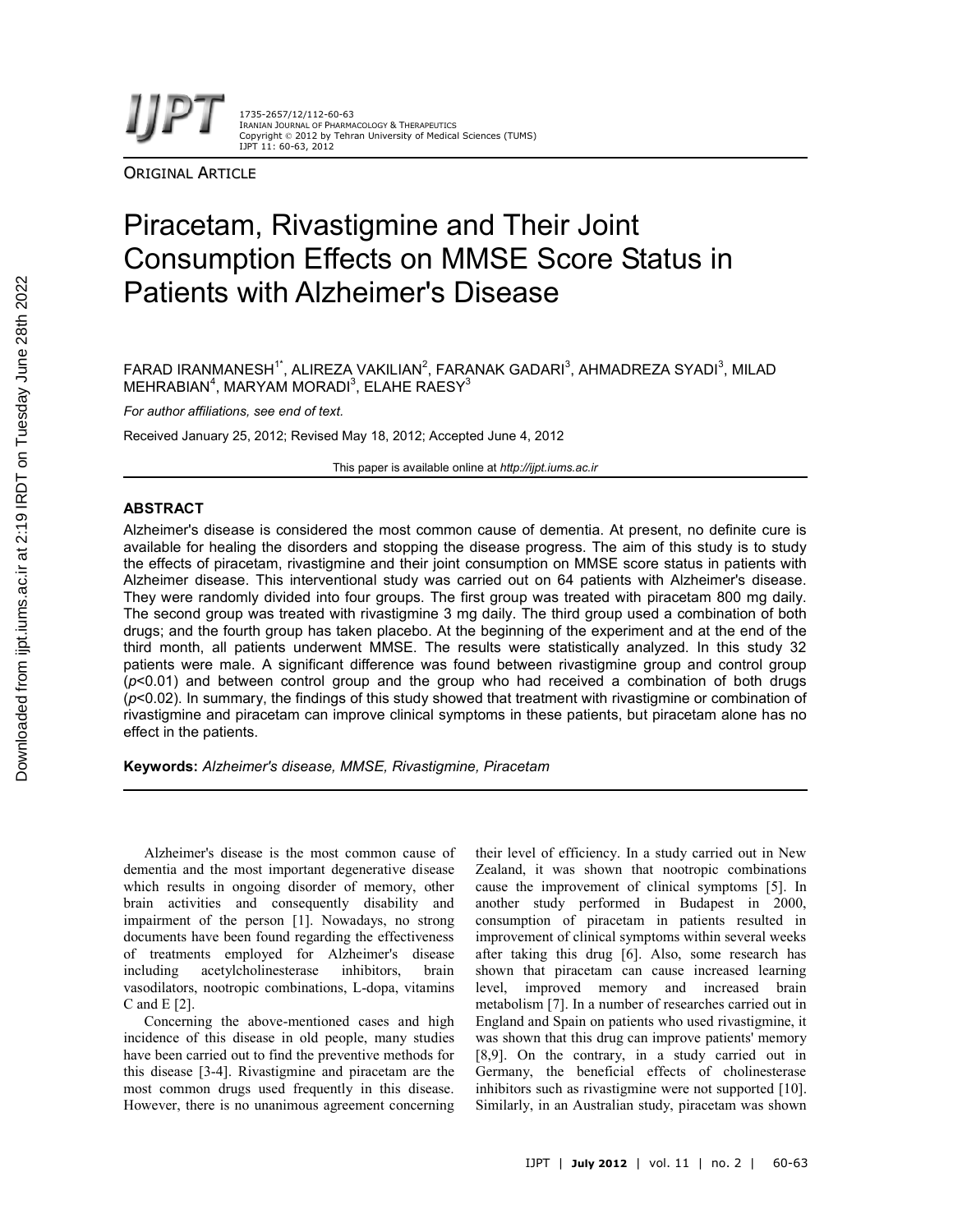## **Piracetam/rivastigmine in Alzheimer's disease** ijpt.iums.ac.ir | **61**

**Table 1.** Comparison of average MMSE scores before and after consumption of Rivastigmine Piracetam, both drugs and Control group

|                         | Group        | No. | <b>MMSE</b> Score     | <b>ANOVA Test result</b> |
|-------------------------|--------------|-----|-----------------------|--------------------------|
| <b>Before treatment</b> | Rivastigmine | 16  | $16/3750 \pm 3/82753$ | $p = 0.746$              |
|                         | Piracetam    | 16  | $16/3125 \pm 3/75444$ |                          |
|                         | Both         | 16  | $14/9375 \pm 4/63995$ |                          |
|                         | control      | 16  | $15/8750 \pm 4/27200$ |                          |
| Total                   |              | 64  | $15/8750 \pm 4/08054$ |                          |
| <b>After treatment</b>  | Rivastigmine | 16  | $18/3750 \pm 3/36403$ | $p = 0.009$              |
|                         | Piracetam    | 16  | $17/1875 \pm 4/46047$ |                          |
|                         | Both         | 16  | $18/1875 \pm 3/50654$ |                          |
|                         | control      | 16  | $14/1250 \pm 3/87943$ |                          |
| Total                   |              | 64  | $16/9688 \pm 4/10949$ |                          |

to have no therapeutic effects [11]. Considering the above-mentioned controversies and since no similar research has been carried out in Iran, this research aimed to study the effect of piracetam, rivastigmine and their joint consumption on MMSE status of patients with Alzheimer's disease.

#### **MATERIALS AND METHODS**

The present study is a double blind clinical experiment (Iranian Randomized Clinical Trial number was IRCT201112198430N2) in which 64 patients aged more than 40 were selected. Alzheimer's disease had been diagnosed by the physicians based on standard criteria (DSM-IV) and other causes of dementia had been excluded using MRI and laboratory measures such as, TSH, T4, T3, ESR, liver function tests, BUN, creatinine, FBS and CBC. Those who had the history of consuming drugs (except for drugs used for controlling hypertension, heart ischemia, hyperlipidemia and diabetes) or field diseases were excluded. This study was approved by Medical Ethics Committee of Rafsanjan University. All participating patients signed the written informed consent. At first, all patients underwent MMSE and the results were recorded. Then, the patients were randomly divided into four groups using random table of numbers method. The first group was treated by piracetam 800 mg daily. The second group received rivastigmine 3 mg daily. The third group used a combination of both drugs; and the fourth used placebo. MMSE were performed again at the end of the third month. After data collection, information was analyzed using SPSS 16 Software. statistical tests of Paired T, Chi-Square, Wilcoxon and Kruskal-wallis was used.

#### **RESULTS**

In this study, 32 patients were male. Male and female Mean age was 75.3±2.25 and 77.21±2.25 respectively. No significant difference was found between men and women's Mean age (Table 1). A meaningful difference was found between MMSE score of rivastigmine group and control group ( $p < 0.01$ ) and between control group and the group who had received a combination of both drugs ( $p < 0.02$ ). An statisticallysignificant difference was found between rivastigmine group and control group  $(p < 0.01)$  and between control group and the group who had received a combination of both drugs ( $p < 0.02$ ) after interference.

## **DISCUSSION**

Many years have passed since Alzheimer's disease was first described. Alzheimer's disease is characterized by memory disorders; it has many negative effects on the patient's family and it imposes huge mental and financial burden on the society. Since life expectancy increases in most countries, the prevalence of disease has increased consequently. Numerous attempts have been made to identify preventive and treatment methods for this disease. Exercising, using low-fat diets and having more mental activities in old people are among the guidelines recommended to prevent this disease [12]. Concerning treatment, despite various drugs like acetylcholinesterase inhibitors, brain vasodilators and nootropic combinations have been widely used, no definite treatment is available for healing or stopping the disease progress and every day new results are reported [1,2].

Piracetam is one of the drugs that has been highly taken into consideration. Studies show that it can cause increased learning level and increased memory and brain metabolism. Also, it has anti-coagulating and neuro-protective properties and can improve changes appeared in hippocampal membrane in patients with Alzheimer's disease [2,7,13,14]. In this study, no significant relationship was found between consumption of piracetam at the end of this treatment period and improvement in electroencephalography and MMSE score. In other words, no positive effects were found in those who consumed piracetam. In their study in Australia, Fliker et al reviewed the results of piracetam therapy in various studies and concluded that although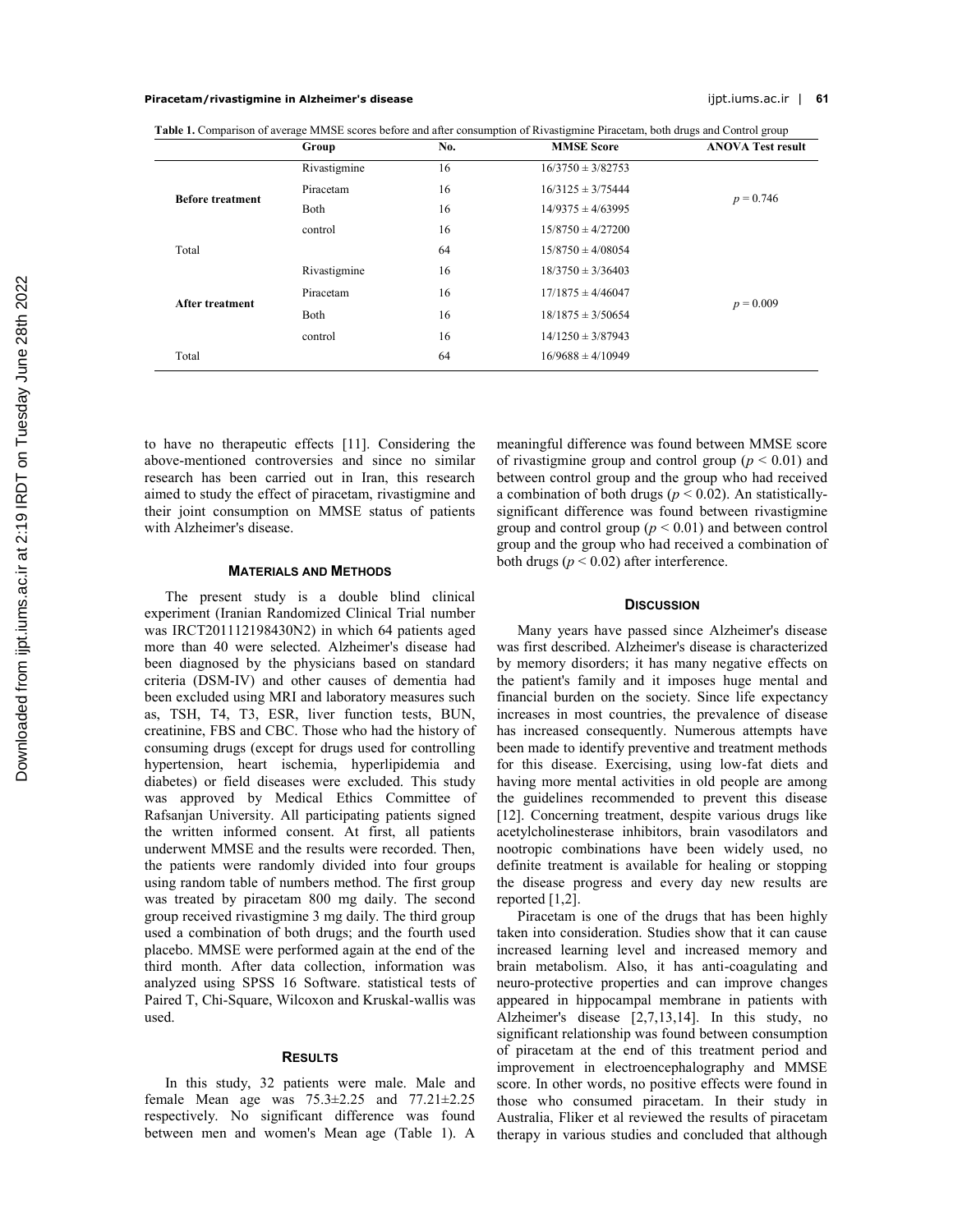this drug lacks side effects, it does not have any positive effects on treatment of Alzheimer's disease [11]. A systematic review carried out in Germany in 1997 represented the same findings [15]. Dislike the above findings, Vins et al showed that this drug can increase memory of patients and can control their restlessness [16]. A study performed in Budapest showed that using this medicine can cause increased memory and increased speed in doing psychomotor tests [6].

Rivastigmine (commercially called Exelon) is another medicine which is used very widely among these patients. It belongs to acetylcholinesterase inhibitors group and can maintain the effects of acetylcholine. Since this neurotransmitter shows the highest disorder during disease, this mechanism can improve the disease symptoms [17]. In this research, consumption of this drug had no useful effect on improving EEG changes but it was meaningfully accompanied by increased MMSE score which reflects improvement in clinical symptoms. However, a German study showed no positive effect in these patients [10]. Enormous clinical documents exist concerning the efficiency of these drugs. In a systematic review of studies carried out until to 2005 on those who consumed acetylcholinesterase inhibitors, Brex showed that these drugs improved the clinical symptoms and there was no difference between them concerning efficiency level [18]. In his study in Italy, Imbimo showed that rivastigmine was effective in reducing disease symptoms and has some slight side effects such as nausea, vomiting, and diarrhea, which are mainly related to the initial level of drug at the beginning of treatment [19]. It seems that therapeutic effect of this drug was good in mild and moderate diseases and in severe cases it was useless [20,21]. Also, it seems that the efficiency of rivastigmine is, to some extent, related to its dose and treatment period. In his study in Italy, Mossello revealed that improvement appears in the third month and the best condition appears in the ninth month [22]. Gavrilva in Russia emphasizes on treatment which is based on patients' genotype, and drugs may be selected according to patients' genotype [23].

The only study carried out on comparing therapeutic effects of piracetam and rivastigmine in Australia had a 6-7 week follow-up and showed that rivastigmine was more effective [24]. Some of negative results in this study may result from short treatment period, low drug level or jointly evaluation of patients with severe and mild disease. In this research, consumption of these two drugs together caused improved clinical symptoms which should be evaluated in further studies. Generally, findings of this research showed that rivastigmine or combination of rivastigmine and piracetam can improve clinical symptoms. This finding is not the case for treatment with piracetam alone.

## **ACKNOWLEDGEMENT**

We would like to acknowledge the contributions of Rafsanjan University of Medical Sciences.

#### **REFERENCES**

- 1. Sicras-Mainar A, Vergara J, Leon-Colombo T, Febrer L. Retrospective comparative analysis of antidementia medication persistence patterns in Spanish Alzheimer's disease patients treated with donepezil, rivastigmine, galantamine and memantine. Rev Neurol 2006; 43:449-53.
- 2. Jelic V, Kivipelto M, Winblad B. Clinical trials in mild cognitive impairment: lessons for the future. *J Neurol Neurosurg Psychiatry* 2006; 77:429-38.
- 3. Seshadri S, Zornberg GL, Derby LE, Myers MW, Jick H, Drachman DA. Postmenopausal estrogen replacement therapy and the risk of Alzheimer disease. *Arch Neurol* 2001; 58:435-40.
- 4. Knopman D. Pharmacotherapy for Alzheimer's disease. 2002. *Neuropharmacology* 2003; 26: 93-101.
- 5. Vernon MW, Sorkin EM. Piracetam. An overview of its pharmacological properties and a review of its therapeutic use in senile cognitive disorders. *Drugs Aging* 1991; 1:17-35.
- 6. Tariska P, Paksy A. Cognitive enhancement effect of piracetam in patients with mild cognitive impairment and dementia. *Orv Hetil* 2000; 141:1189-93.
- 7. Winnicka K, Tomasiak M, Bielawska A. Piracetam-an old drug with novel properties? *Acta Pol Pharm* 2005; 62:405-9.
- 8. Loveman E, Green C, Kirby J, Takeda A, Picot J, Payne E, Clegg A. The clinical and cost-effectiveness of donepezil, rivastigmine, galantamine and memantine for Alzheimer's disease. *Health Technol Assess* 2006; 10:1-160.
- 9. Gonzalez-Gutierrez JL, Gobartt AL. Rivastigmine solution prescribing habits in patients with Alzheimer-type dementia in Spain (RIVASOL study). *Rev Neurol* 2007; 44:705-10.
- 10. Kaduszkiewicz H, Zimmermann T, Beck-Bornholdt HP, van den Bussche H. Cholinesterase inhibitors for patients with Alzheimer's disease: systematic review of randomized clinical trials. *Evid Based Med* 2006; 11:23.
- 11. Flicker L, Grimley EJ. Piracetam for dementia or cognitive impairment. *Cochrane Database Syst Rev* 2001; 2:CD001011.
- 12. Hogan DB, Bailey P, Black S, Carswell A, Chertkow H, Clarke B, Cohen C, Fisk JD, Forbes D, Man-Son-Hing M, Lanctôt K, Morgan D, Thorpe L. Diagnosis and treatment of dementia: 5. Nonpharmacologic and pharmacologic therapy for mild to moderate dementia. *CMAJ* 2008; 179:1019-26.
- 13. Eckert GP, Cairns NJ, Müller WE. Piracetam reverses hippocampal membrane alterations in Alzheimer's disease. *J Neural Transm* 1999; 106:757-61.
- 14. Gabryel B, Trzeciak HI. Nootropics: pharmacological properties and therapeutic use. *Pol J Pharmacol* 1994; 46:383-94.
- IhI R' Kretschmar C. Nootropic drug evaluation for general practice. *Nervenarzt* 1997; 68:853-61.
- 16. Weiner MF, Womack KB, Martin-Cook K, Svetlik DA, Hynan LS. Levetiracetam for agitated Alzheimer's disease patients*. Int Psychogeriatr* 2005; 17:327-8.
- 17. Ventura M, Sternon J. Anticholinesterases in Alzheimer's disease. *Rev Med Brux* 2001; 22:43-9.
- 18. Birks J. Cholinesterase inhibitors for Alzheimer's disease. *Cochrane Database Syst Rev* 2006; 1:CD005593.
- 19. Imbimbo BP. Pharmacodynamic-tolerability relationships of cholinesterase inhibitors for Alzheimer's disease. CNS Drugs. 2001; 15(5):375-90.
- 20. López-Pousa S, Turon-Estrada A, Garre-Olmo J, Pericot-Nierga I, Lozano-Gallego M, Vilalta-Franch M, Hernández-Ferràndiz M, Morante-Muñoz V, Isern-Vila A, Gelada-Batlle E, Majó-Llopart J. Differential efficacy of treatment with acetylcholinesterase inhibitors in patients with mild and moderate Alzheimer's disease over a 6-month period. *Dement Geriatr Cogn Disord* 2005; 19:189-95.